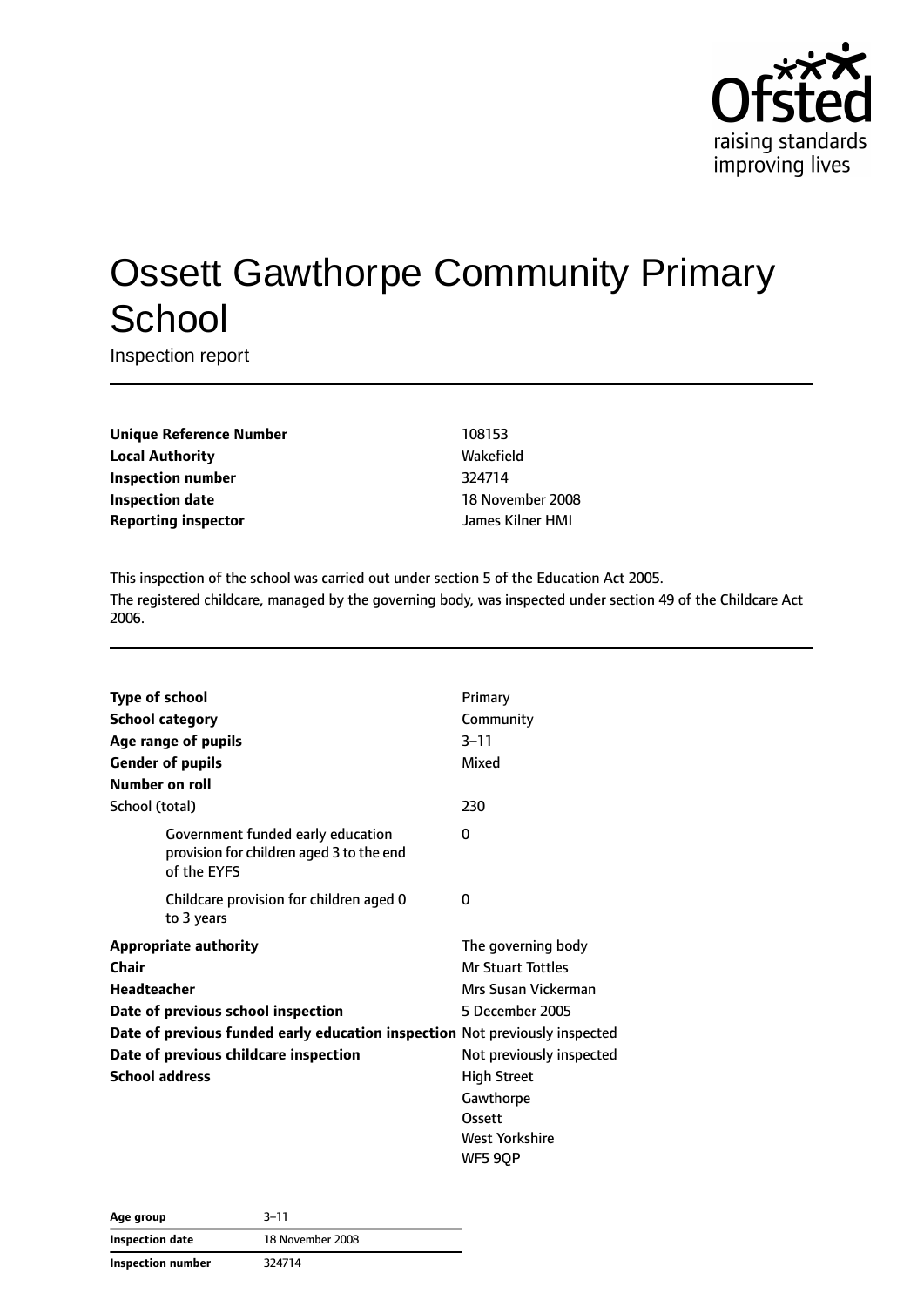**Telephone number** 01924 302975 **Fax number** 01924 302978

| Age group         | $3 - 11$         |
|-------------------|------------------|
| Inspection date   | 18 November 2008 |
| Inspection number | 324714           |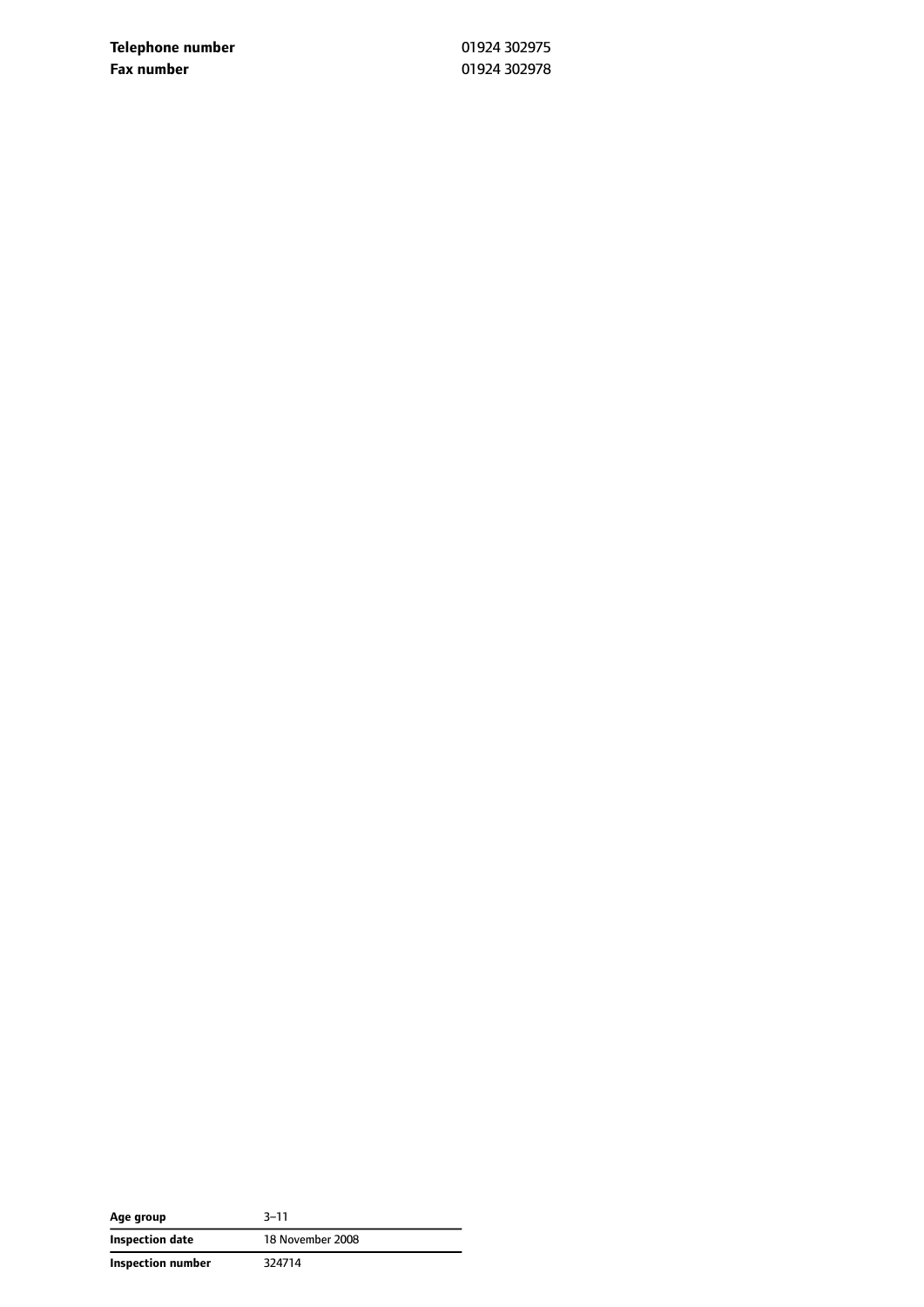.

<sup>©</sup> Crown copyright 2008

Website: www.ofsted.gov.uk

This document may be reproduced in whole or in part for non-commercial educational purposes, provided that the information quoted is reproduced without adaptation and the source and date of publication are stated.

Further copies of this report are obtainable from the school. Under the Education Act 2005, the school must provide a copy of this report free of charge to certain categories of people. A charge not exceeding the full cost of reproduction may be made for any other copies supplied.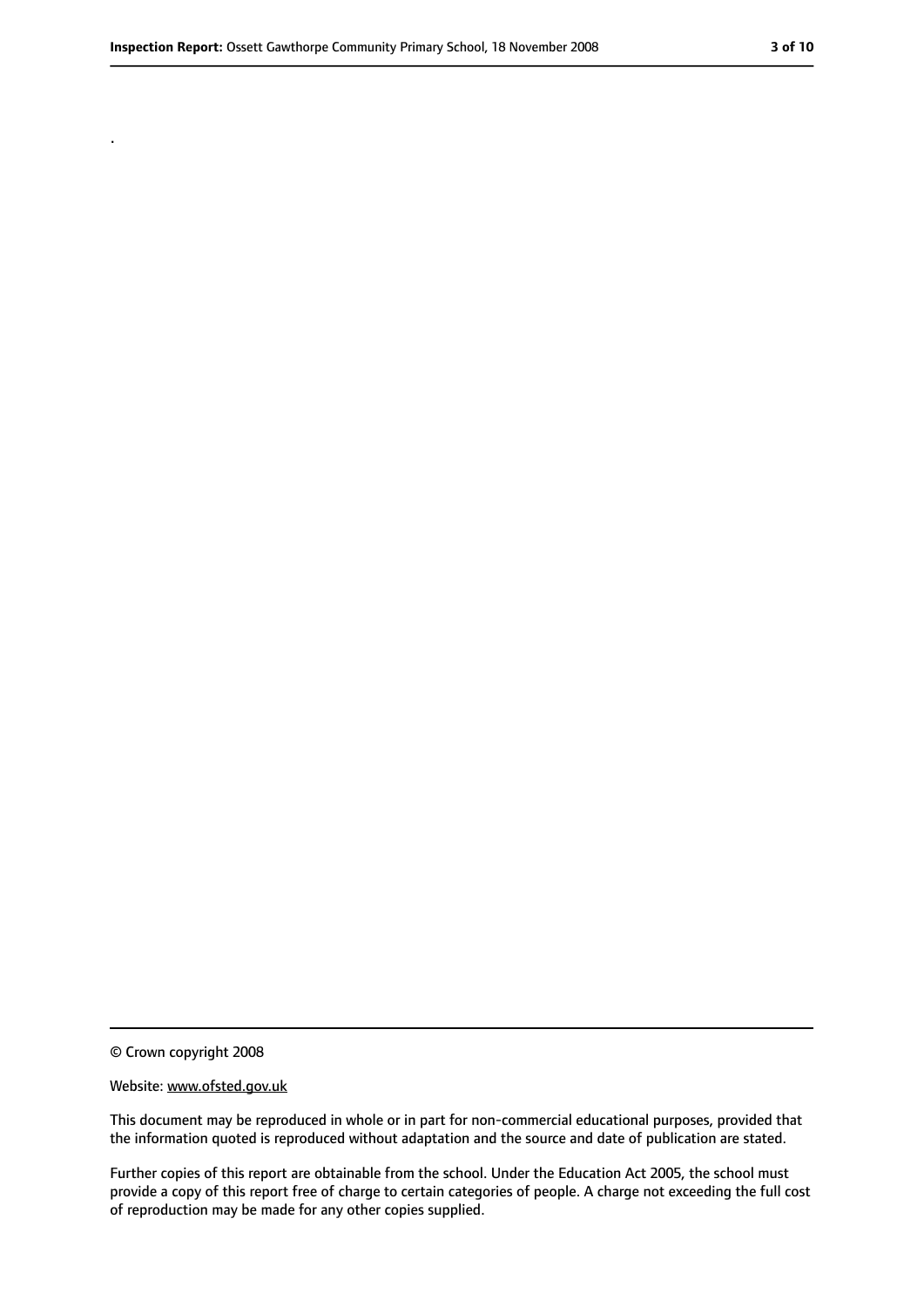# **Introduction**

The inspection was carried out by one of Her Majesty's Inspectors and one Additional Inspector.

The inspectors evaluated the overall effectiveness of the school and investigated the following issues: pupils' achievement and standards; their personal development and well-being; the quality of care, guidance and support; the Early Years Foundation Stage (EYFS) and the effectiveness of the leadership and management. Evidence was gathered from observing lessons, scrutinising school documentation, questionnaires completed by parents, and through discussions with pupils, the chair and vice-chair of governors, staff and the headteacher.

Other aspects of the school's work were not investigated in detail, but the inspectors found evidence to suggest that the school's own assessments, as given in its self-evaluation, were justified. Such assessments have been included, where appropriate, in this report.

#### **Description of the school**

This average sized primary school serves a mixed socio-economic area where the majority of pupils are of White British heritage. Only a few of the younger pupils speak English as an additional language. Numbers of pupils eligible for free school meals is average, as is the number of pupils with learning difficulties and/or disabilities. A Children's Centre opened in September 2008. It is managed by the governing body and shares a campus with the Early Years Foundation Stage 1 unit.

The school has achieved several national awardsincluding Eco-school (bronze level) and Healthy School's award, twice. With effect from September 2008, the school became a member of Education Ossett Community Trust. It is also designated as a National Support School by the National College for School Leadership.

#### **Key for inspection grades**

| Outstanding  |
|--------------|
| Good         |
| Satisfactory |
| Inadequate   |
|              |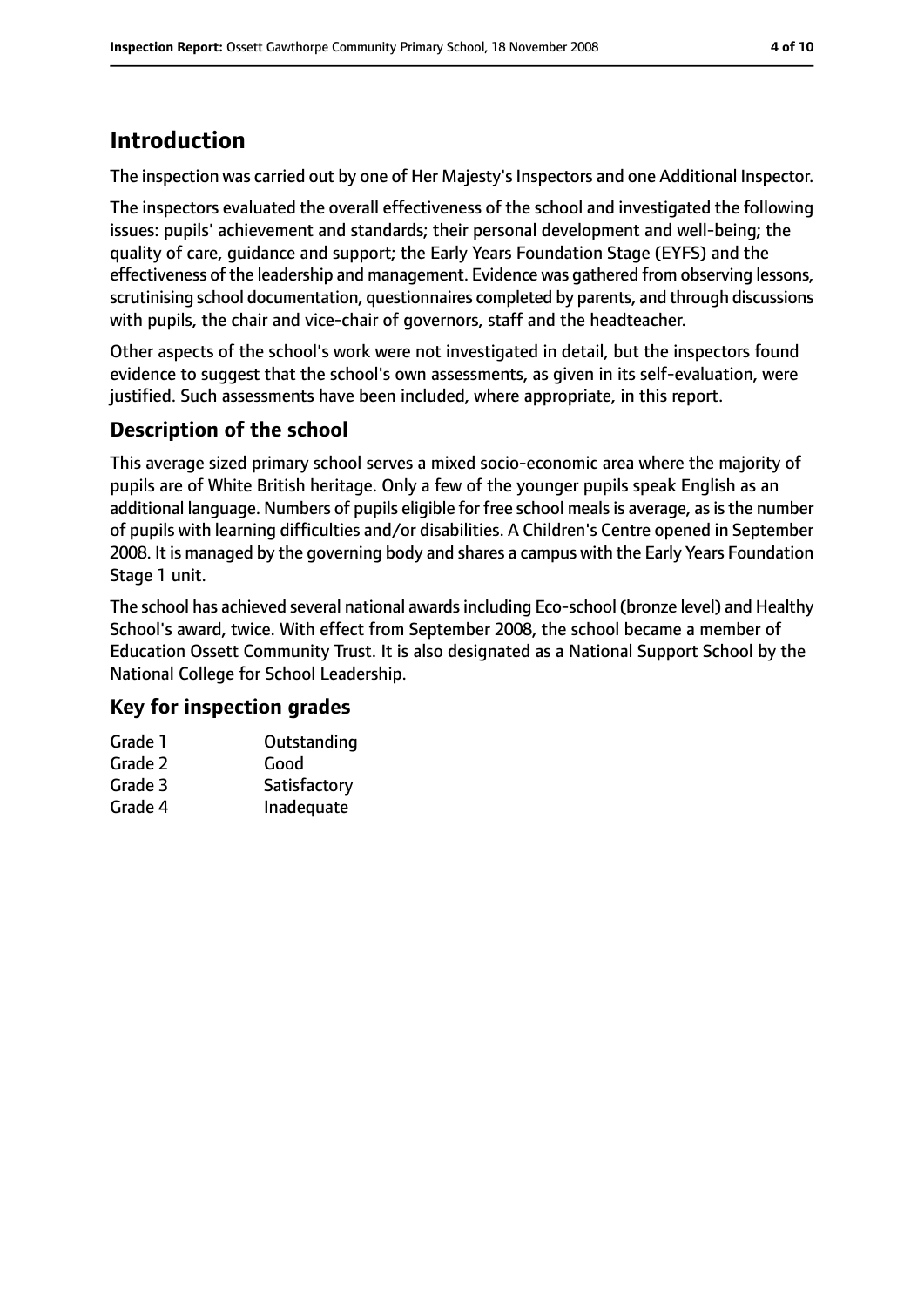## **Overall effectiveness of the school**

#### **Grade: 1**

Ossett Gawthorpe Community Primary is an outstanding school. The headteacher resolutely and successfully leads the school. This is a school where innovative practice leads to outstanding outcomes for pupils. Amongst these innovations are: the organisation of teaching groups in mixed key stages ensuring that the momentum of high rates of progress never falter; the outstanding curriculum, enhanced by the school's involvement in the Helen Hamlyn Trust, 'Open Futures' project; the creation of a Children's Centre on site which is improving the life skills and learning opportunities for the very youngest children and their families.

The school correctly judges the quality of teaching as outstanding because:

- teachers plan lessons which are exciting and good fun
- lessons fully meet the needs of all pupils
- lessons proceed at a swift and purposeful pace
- relationships are outstanding
- pupils receive high quality support from teaching assistants so that all achieve their individual learning objective
- marking and assessments of pupils' work quides them successfully to the next levels in their learning.

From their broadly average starting points in Year 1, pupils' achievement in Key Stage 1 is rapid and sustained so that by the end of Year 2, standards are consistently above average. Seamless transition arrangements between Year 2 and Year 3 ensure progress continues unabated through Key Stage 2. By the time pupils reach the end of Year 6, their standards in English, mathematics and science are significantly above those achieved nationally and have been so for a number of years. All pupils identified with learning difficulties and/or disabilities and those new to learning English make the same outstanding progress and achieve highly.

Pupils show a high level of maturity and confidence. They are articulate and enthusiastically describe their enjoyment and achievement. They thoroughly enjoy being at school and particularly enjoy their involvement with the school council, the 'Open Futures' project and the Eco-school scheme. These experiences allow them opportunities to take on meaningful responsibilities and strengthen the school's links with the community. Their attitudes to learning are exemplary; they care for one another and show great respect for the beliefs and cultures of others. As a result of the social and emotional aspects of learning (SEAL) programme and teaching of philosophy, pupils are able to expresstheir feelings and emotions. They understand, for example, the need to manage their anger by choosing an alternative outlet for their feelings. Pupils have an excellent understanding of how to stay healthy and safe. Their exceptional personal development and above average skill levels mean that they are very well prepared for the next stage of their education. Attendance is above average and the school has well-planned initiatives to improve this even further.

All staff and governors are skilled in their use and understanding of data relating to pupils' progress. This information is robustly scrutinised and appropriate intervention ensues so that potential gaps in performance are rapidly closed. This information, together with information on pupils' pastoral needs, is carefully assessed by the inclusion manager and learning mentor. This ensures well-focused support for pupils with learning difficulties and/or disabilities.

The headteacher nurtures individuals' leadership and management skills in order to secure outstanding capacity to improve further. Staff, at all levels, are given access to high quality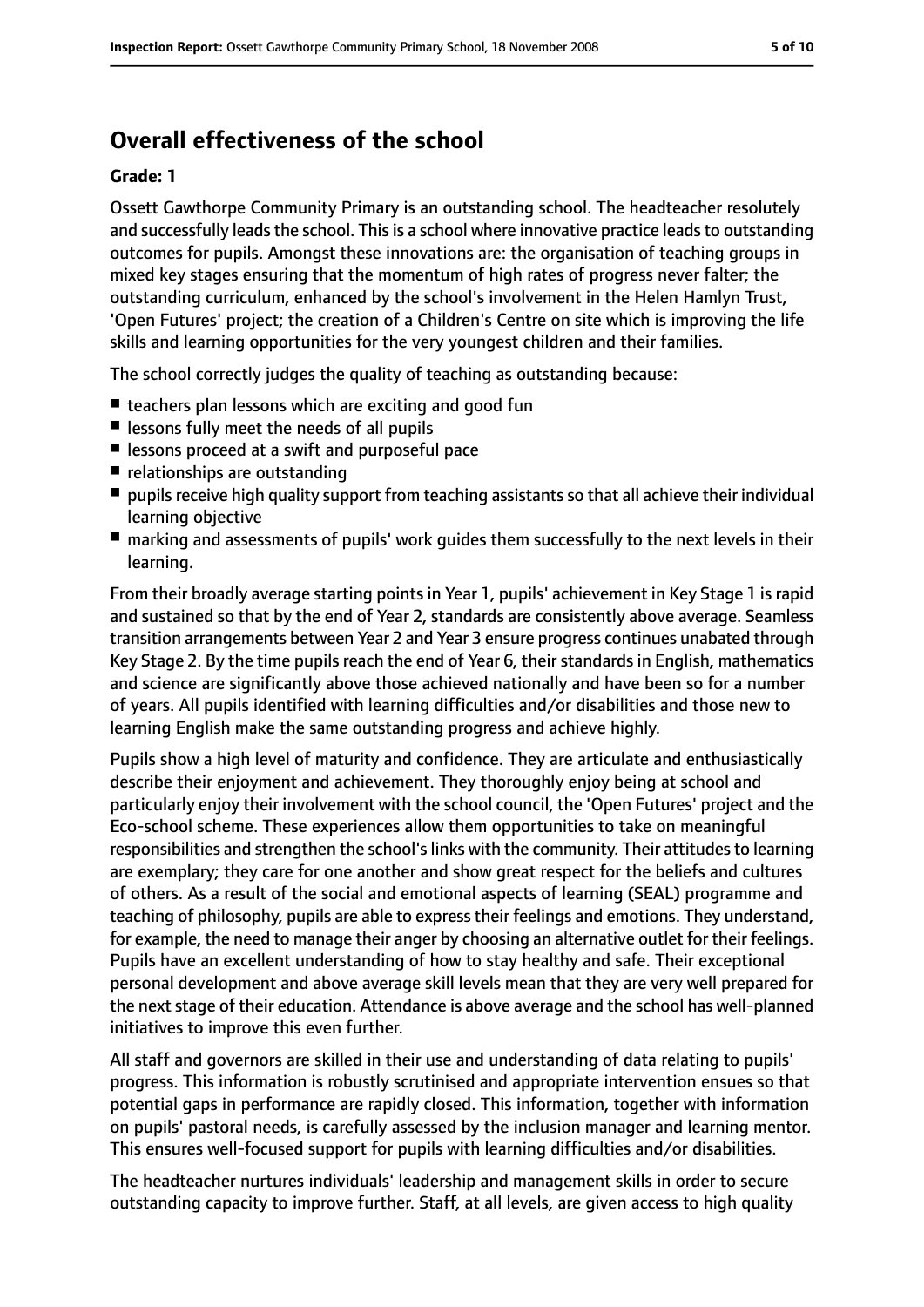training from many providers, including through the school's business partners. This strategy has secured a high calibre workforce who is enthusiastic and committed to achieving excellence. Everyone in school has a clear understanding of their role in ensuring high quality care and provision for the pupils.

Development planning builds on efficient self-evaluation so that priorities are constantly linked to improvement. There is never a hint of complacency in the face of such high standards. Priorities focus on increasing the number of pupils attaining the very highest levels next year. Currently, this action planning does not consistently make use of data on pupil progress to assess the success of initiatives. Governors have an exceptional understanding of the work of the school. They hold the school to good account and strongly support the work of the school in the community.

All safeguarding procedures and promotion of equal opportunities are fully met. Provision for community cohesion is good, the school is a focal point for the whole of the village, staging maypole dancing and enjoying strong links with many of the care organisations in the area. The school has links with schools serving more diverse communities both nationally and internationally. There are plans to expand these links to increase pupils' understanding of the variety of cultures in Britain.

#### **Effectiveness of the Early Years Foundation Stage**

#### **Grade: 1**

The EYFS is outstanding ensuring that the majority of children achieve the early learning goals and some exceed them by the time they join Year 1. Children start in the Nursery Class with a level of skills below those expected for their age, particularly in social and emotional development and communication, language and literacy. Outstanding partnerships with home, coupled with high quality teaching ensure that children get off to a flying start and achieve exceptionally well. Close liaison with the Children's Centre means that any additional needs or support required are implemented from the outset. Even the youngest children are confident learners, equally adept in using new technologies or mixing powder paint to represent their world in pictures. As they move in to the Reception class children grow in their confidence and all thoroughly enjoy the continued high quality and effective learning experiences. The quality of resources in both EYFS classes is excellent. Well resourced outdoor provision ensures that children confidently take skills learned inside to the exciting world created for learning outside; for example, visiting the house of the three bears or creating exciting new worlds beneath the huge wicker shelter. All adults who support children's learning are well qualified and highly skilled. Leadership and management of the EYFS are outstanding. Strong liaison between the two EYFS classes ensures that progress never falters and that all adults guide the children successfully to achieve their full potential. All safeguarding and welfare procedures are fully in place.

#### **What the school should do to improve further**

■ Implement the identified actions in the school development plan ensuring that, where appropriate, success is measured against outcomes for pupils.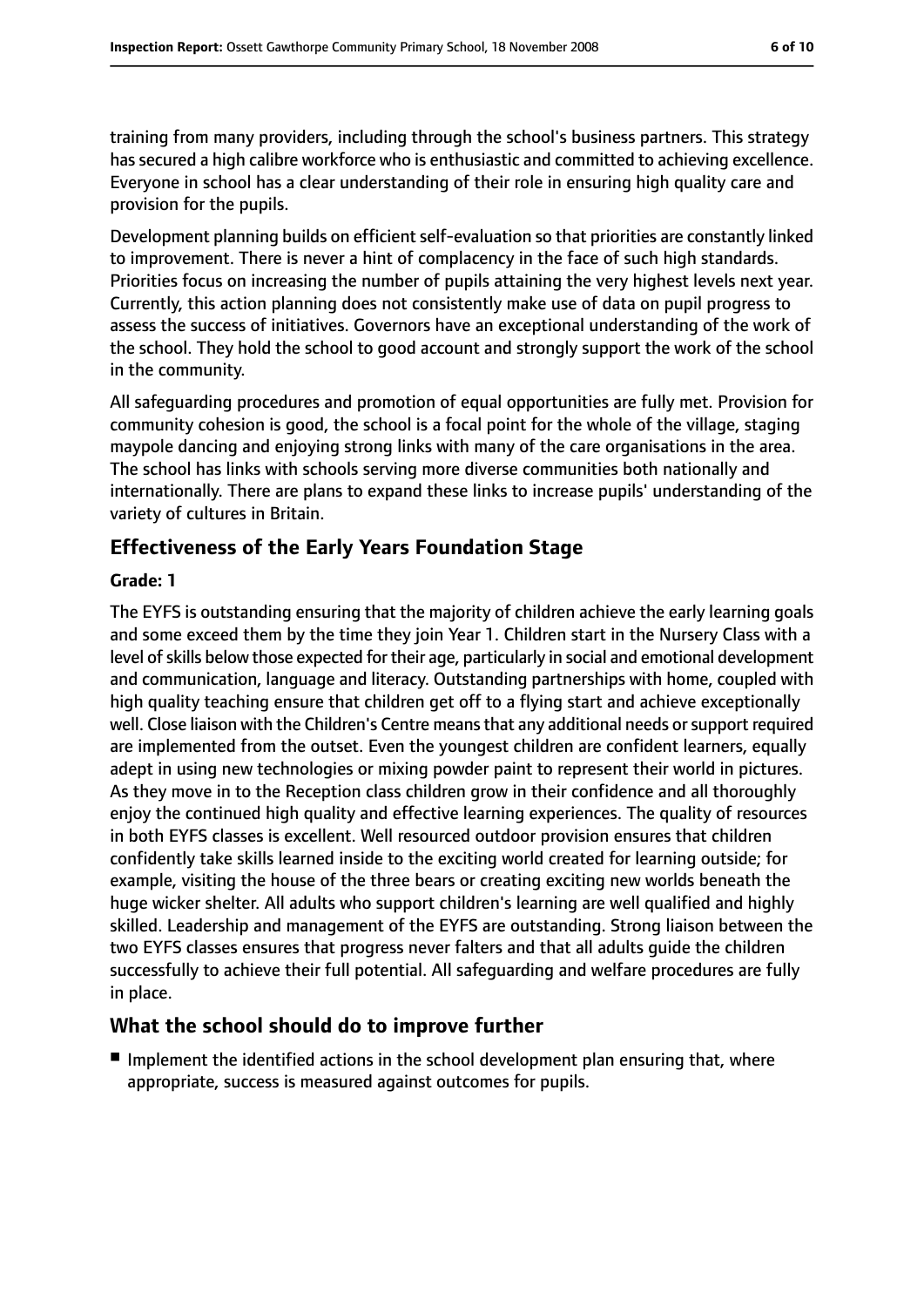**Any complaints about the inspection or the report should be made following the procedures set out in the guidance 'Complaints about school inspection', which is available from Ofsted's website: www.ofsted.gov.uk.**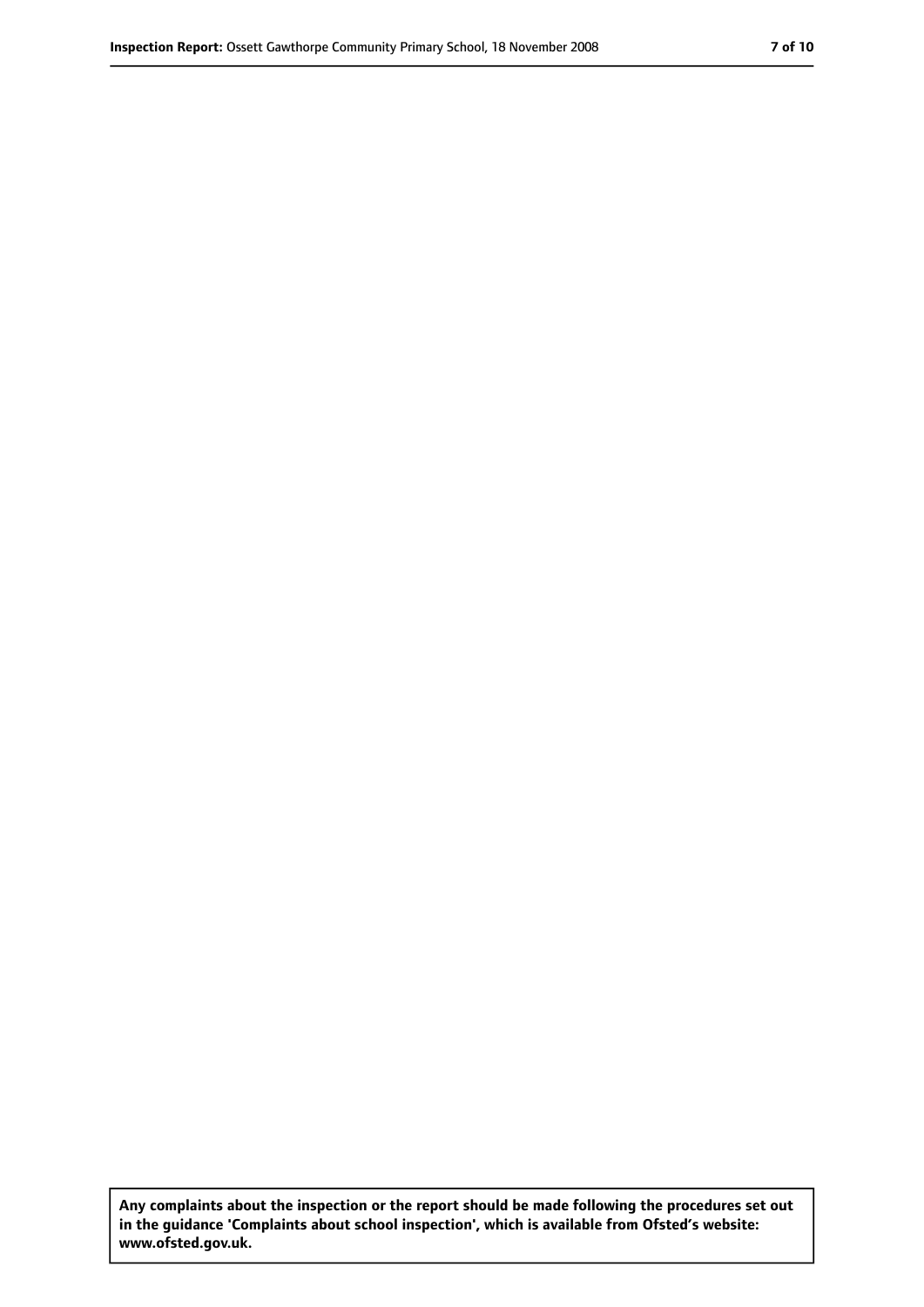# **Inspection judgements**

| Key to judgements: grade 1 is outstanding, grade 2 good, grade 3 satisfactory, and | <b>School</b>  |
|------------------------------------------------------------------------------------|----------------|
| arade 4 inadequate                                                                 | <b>Overall</b> |

#### **Overall effectiveness**

| How effective, efficient and inclusive is the provision of<br>education, integrated care and any extended services in meeting the<br>needs of learners? |     |
|---------------------------------------------------------------------------------------------------------------------------------------------------------|-----|
| Effective steps have been taken to promote improvement since the last<br>inspection                                                                     | Yes |
| How well does the school work in partnership with others to promote learners'<br>well being?                                                            |     |
| The capacity to make any necessary improvements                                                                                                         |     |

## **Effectiveness of the Early Years Foundation Stage**

| How effective is the provision in meeting the needs of children in the<br>EYFS?              |  |
|----------------------------------------------------------------------------------------------|--|
| How well do children in the EYFS achieve?                                                    |  |
| How good are the overall personal development and well-being of the children<br>in the EYFS? |  |
| How effectively are children in the EYFS helped to learn and develop?                        |  |
| How effectively is the welfare of children in the EYFS promoted?                             |  |
| How effectively is provision in the EYFS led and managed?                                    |  |

#### **Achievement and standards**

| How well do learners achieve?                                                  |  |
|--------------------------------------------------------------------------------|--|
| The standards <sup>1</sup> reached by learners                                 |  |
| How well learners make progress, taking account of any significant variations  |  |
| between groups of learners                                                     |  |
| How well learners with learning difficulties and/or disabilities make progress |  |

#### **Annex A**

<sup>&</sup>lt;sup>1</sup>Grade 1 - Exceptionally and consistently high; Grade 2 - Generally above average with none significantly below average; Grade 3 - Broadly average to below average; Grade 4 - Exceptionally low.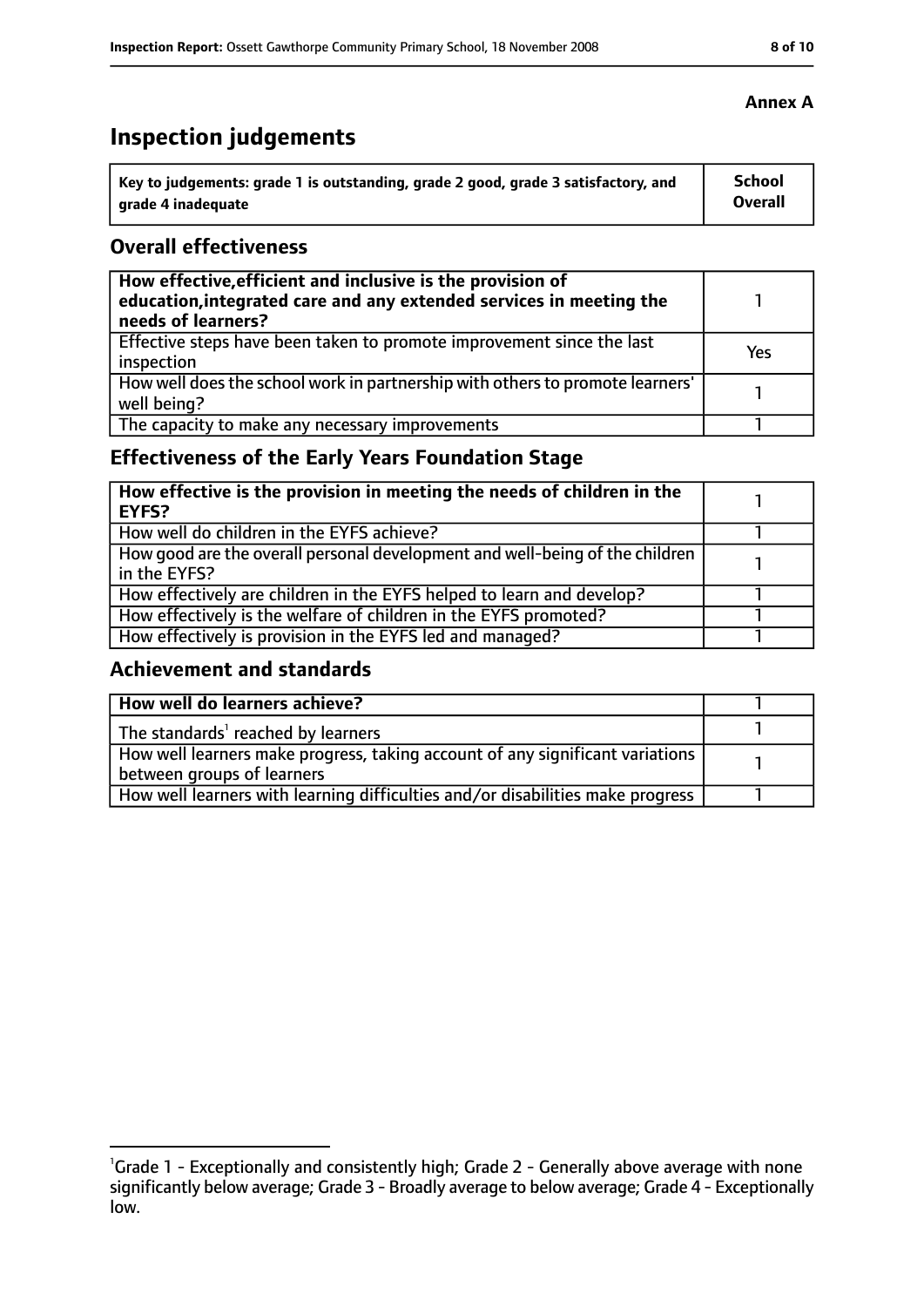## **Personal development and well-being**

| How good are the overall personal development and well-being of the<br>learners?                                 |  |
|------------------------------------------------------------------------------------------------------------------|--|
| The extent of learners' spiritual, moral, social and cultural development                                        |  |
| The extent to which learners adopt healthy lifestyles                                                            |  |
| The extent to which learners adopt safe practices                                                                |  |
| The extent to which learners enjoy their education                                                               |  |
| The attendance of learners                                                                                       |  |
| The behaviour of learners                                                                                        |  |
| The extent to which learners make a positive contribution to the community                                       |  |
| How well learners develop workplace and other skills that will contribute to<br>their future economic well-being |  |

# **The quality of provision**

| How effective are teaching and learning in meeting the full range of<br>learners' needs?              |  |
|-------------------------------------------------------------------------------------------------------|--|
| How well do the curriculum and other activities meet the range of needs and<br>interests of learners? |  |
| How well are learners cared for, quided and supported?                                                |  |

## **Leadership and management**

| How effective are leadership and management in raising achievement<br>and supporting all learners?                                              |            |
|-------------------------------------------------------------------------------------------------------------------------------------------------|------------|
| How effectively leaders and managers at all levels set clear direction leading<br>to improvement and promote high quality of care and education |            |
| How effectively leaders and managers use challenging targets to raise standards                                                                 |            |
| The effectiveness of the school's self-evaluation                                                                                               |            |
| How well equality of opportunity is promoted and discrimination eliminated                                                                      |            |
| How well does the school contribute to community cohesion?                                                                                      |            |
| How effectively and efficiently resources, including staff, are deployed to<br>achieve value for money                                          |            |
| The extent to which governors and other supervisory boards discharge their<br>responsibilities                                                  |            |
| Do procedures for safequarding learners meet current government<br>requirements?                                                                | <b>Yes</b> |
| Does this school require special measures?                                                                                                      | <b>No</b>  |
| Does this school require a notice to improve?                                                                                                   | No         |